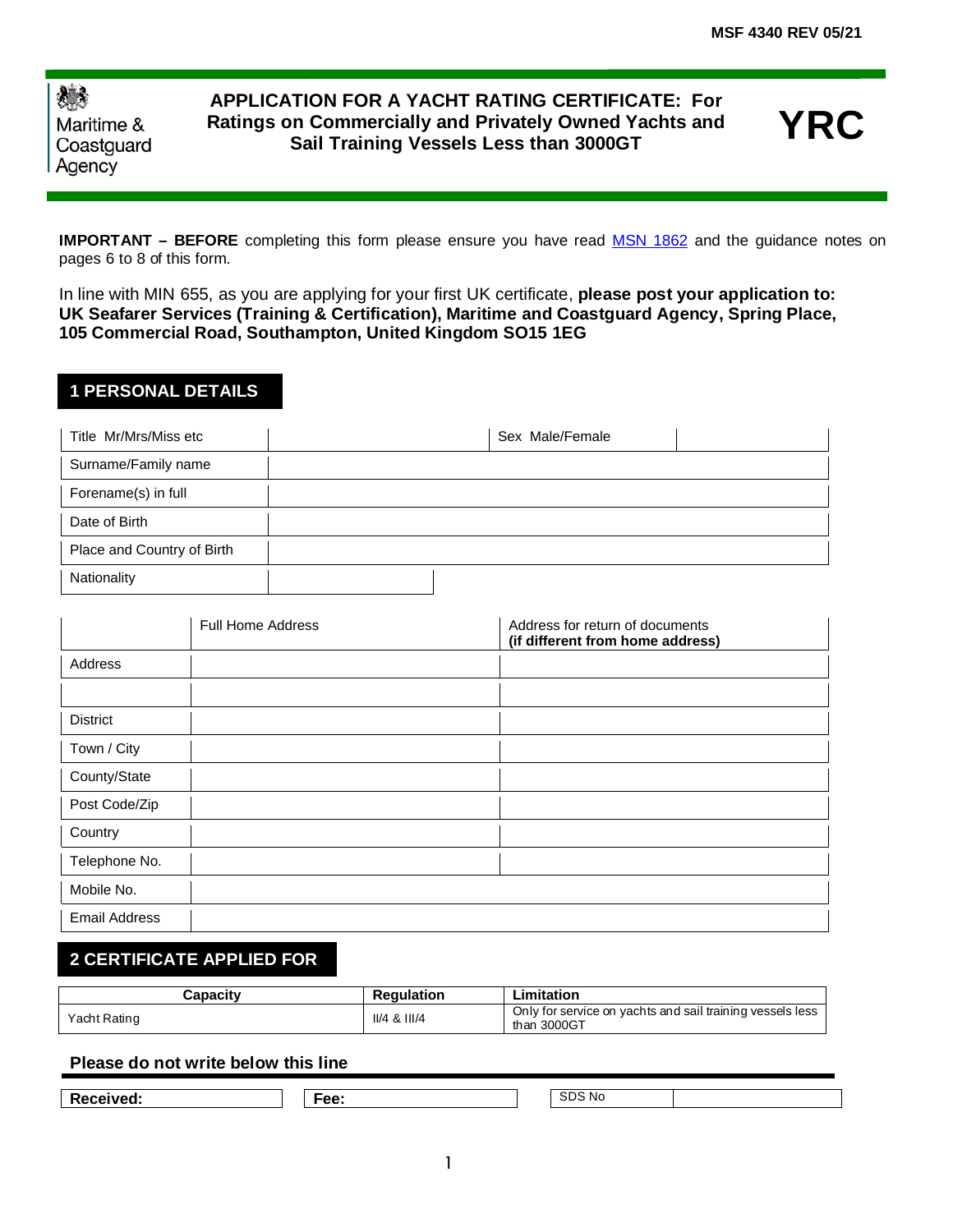### **3 SEA SERVICE**

For all sea service that is declared below, you must submit TWO forms of evidence. Discharge Book entries or Certificates of Discharge are one form and Sea Service Testimonials are the other; testimonials must be countersigned by the Master of the vessel.

#### **YOU MUST PROVIDE TWO FORMS OF EVIDENCE FOR ALL SEA TIME, IF THIS IS NOT PROVIDED YOUR APPLICATION WILL BE DELAYED.**

ALL RELEVANT SEA SERVICE MUST BE LISTED. Sea service on foreign flag ships will be accepted under the same conditions as service on UK ships provided it is properly documented and verifiable. All sea service must be relevant to this application.

#### **Sea Time Requirements:**

Applications for a Yacht Rating Certificate with **no exemptions -** at least 6 months yacht service, including 2 months actual sea service on vessels over 15m in load line length plus a completed Yacht Rating Training Record Book.

Applications for a Yacht Rating Certificate **with exemptions** – at least 2 months actual sea service on vessels of over 15m in load line length plus one of the following:

- Watch Leader Certificate together with an RYA Competent Crew Certificate

- Day Skipper Certificate with an RYA Competent Crew Certificate and/or higher RYA Certificate
- Yacht Rating Course Completion Certificate

| <b>VESSEL AND VOYAGE DETAILS</b> |             |           |  |  | <b>DATES</b>              |                      | <b>DURATION</b> |    | <b>DAYS AT</b><br><b>SEA</b> |      |  |
|----------------------------------|-------------|-----------|--|--|---------------------------|----------------------|-----------------|----|------------------------------|------|--|
| <b>Vessel Name</b>               | <b>Flag</b> | <b>GT</b> |  |  | Length*/Type**/ Voyage*** | <b>Rank/Capacity</b> | From            | To | <b>Months</b>                | Days |  |
|                                  |             |           |  |  |                           |                      |                 |    |                              |      |  |
|                                  |             |           |  |  |                           |                      |                 |    |                              |      |  |
|                                  |             |           |  |  |                           |                      |                 |    |                              |      |  |
|                                  |             |           |  |  |                           |                      |                 |    |                              |      |  |
|                                  |             |           |  |  |                           |                      |                 |    |                              |      |  |
|                                  |             |           |  |  |                           |                      |                 |    |                              |      |  |
|                                  |             |           |  |  |                           |                      |                 |    |                              |      |  |
|                                  |             |           |  |  |                           |                      | <b>Totals</b>   |    |                              |      |  |

\* Length Load line length<br>\*\* Type Type of yacht. If

\*\* Type Type of yacht. If service on other vessels please state cargo, passenger or Ro-Ro<br>\*\*\* Vovage You should give the area in which the ship traded using the following codes: U = U

You should give the area in which the ship traded using the following codes:  $U =$  Unlimited, NC = Near Coastal Area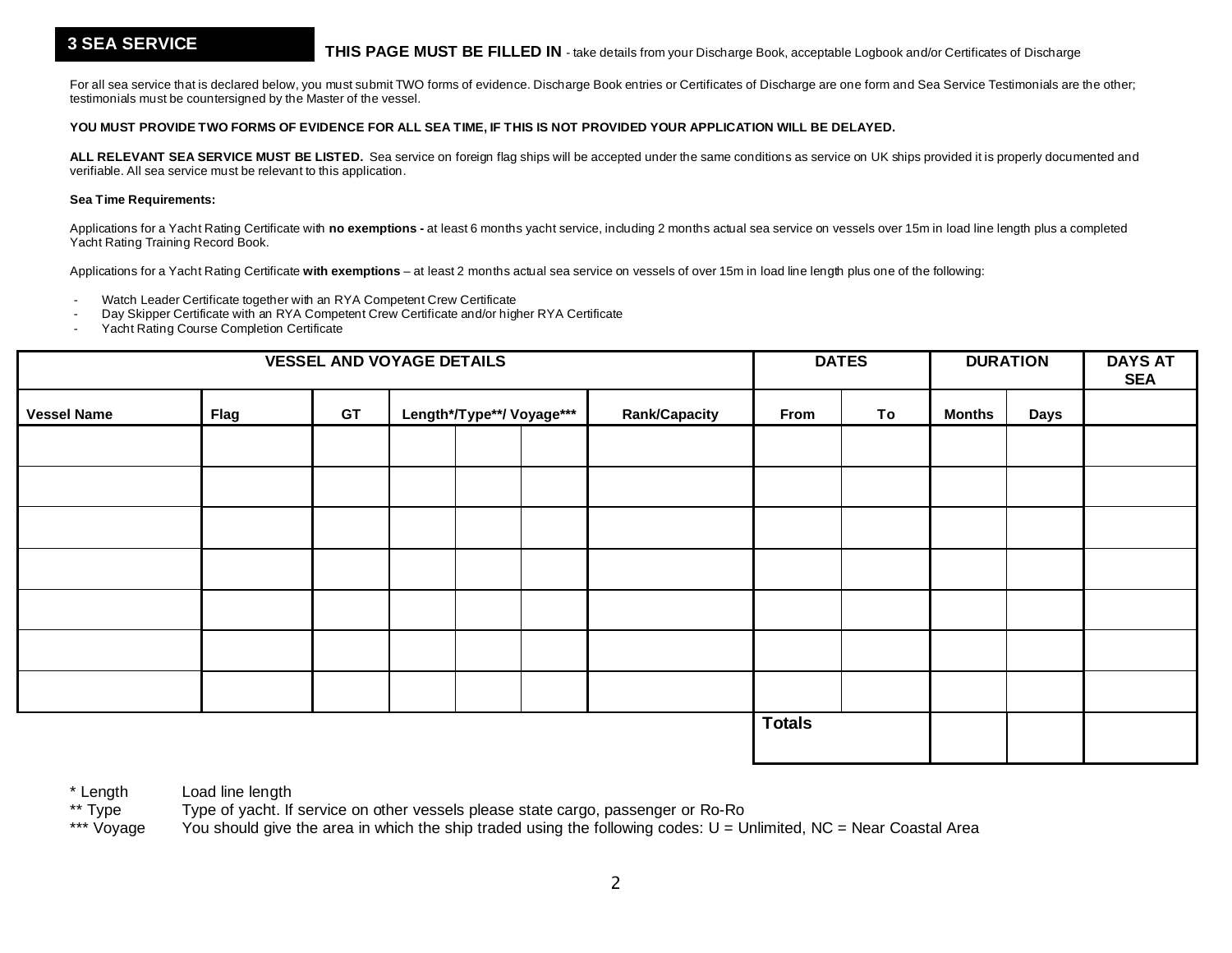## **4 CHECKLISTS**

## **4 A CHECKLIST FOR ALL**

### - **Original documents MUST be submitted (except passport)**

| Copy of passport and visa if applicable (please refer to guidance notes)                          |  |
|---------------------------------------------------------------------------------------------------|--|
| Discharge Book OR Certificates of Discharge OR Yacht Service Record / Log Book                    |  |
| 2 passport sized photographs                                                                      |  |
| Personal Survival Techniques (STCW A-VI/1-1) OR RYA Basic Sea Survival AND                        |  |
| Fire Prevention and Fire Fighting (STCW A-VI/1-2) AND<br>Elementary First Aid (STCW A-VI/1-3) AND |  |
| Personal Safety and Social Responsibilities (STCW A-VI/1-4)                                       |  |
| Valid Medical Fitness Certificate (ENG 1) OR Equivalent OR ML5 if applicable*                     |  |
| Fee (see page 5)                                                                                  |  |
| Yacht Training Record Book (not required if you submit the certification listed in 4B)            |  |

\* To comply with health and safety requirements any seafarer employed or engaged in any capacity aboard a seagoing vessel must hold a valid medical fitness certificate attesting to their medical fitness for the work for which they are employed. Further information may be obtained from the MCA.

# **4B CHECKLIST FOR EXEMPTIONS (REDUCED SEA TIME)**

| <b>Watch Leader Certificate</b>                                                              |  |  |
|----------------------------------------------------------------------------------------------|--|--|
| <b>AND</b>                                                                                   |  |  |
| Day Skipper Certificate with an RYA Competent Crew Certificate and/or higher RYA Certificate |  |  |
| <b>OR</b>                                                                                    |  |  |
| <b>Yacht Rating Course Completion Certificate</b>                                            |  |  |
| <b>OR</b>                                                                                    |  |  |
| <b>RYA Competent Crew Certificate</b>                                                        |  |  |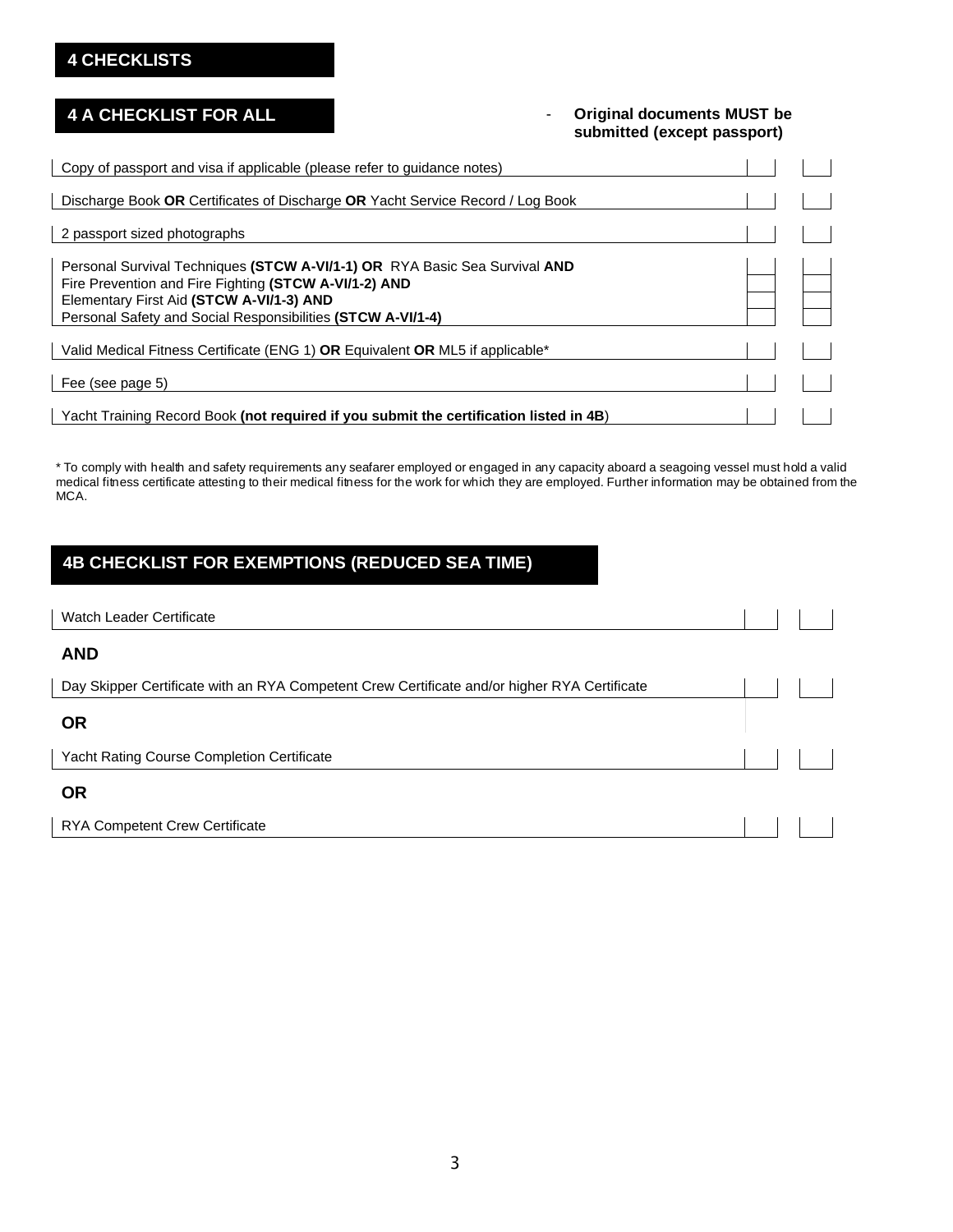## 5 DECLARATION

L

I declare that the data contained in this application is, to the best of my knowledge, true and complete. I also declare that the documents are genuine, given and signed by the persons whose names appear on them. I consent to any processing of the data contained in this application by the MCA (including any processing necessary to establish the authenticity and validity of the issued certificate). Please refer to our privacy statement in Section 2 of the guidance notes which explains how we use the personal information we collect from you.

| Signature |  |
|-----------|--|
|           |  |
|           |  |
|           |  |



# 6 COUNTER SIGNATURE

| Name                                     |            |
|------------------------------------------|------------|
| Address                                  |            |
|                                          |            |
| Town/City                                |            |
| County/State                             |            |
| Post Code/Zip                            | Country    |
| Telephone No                             | Occupation |
| Capacity in which you know the applicant |            |

I declare that the information given is, to the best of my knowledge, true and complete. I also declare that the documents submitted are, to the best of my knowledge, genuine and relate to the person(s) whose names appear on them. I confirm that the photographs submitted bear a true current likeness of the applicant.

Signed………………………………………………………………………………. Date…………………………………………………………………

## **Please now complete the payment section on the next page**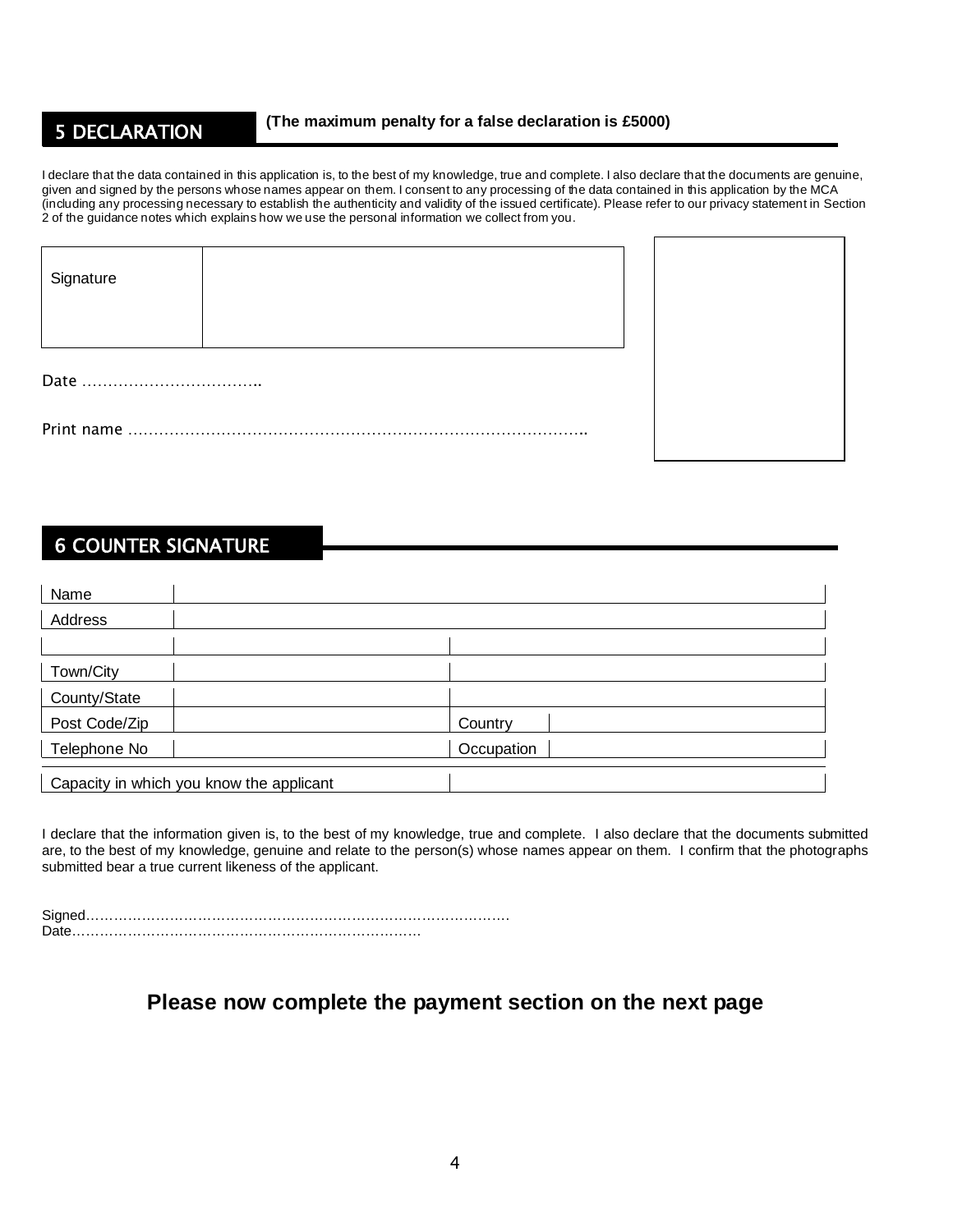# 7 PAYMENT

You must ensure you pay the appropriate fee (as laid down in the current Merchant Shipping Fees Regulations).

Payment should be made in pounds sterling  $(E)$ , by BACS transfer, credit or debit card via online payment facility **Gov.uk Pay** by following the links below.

We are unable to accept cheques, postal orders, banker's drafts or cash.

The fee is £67 for a UK return address (Royal Mail Special Delivery), £77 for EU/EEA return address (courier service) and £87 for the rest of the world (courier service).

Please tick  $(\checkmark)$  the appropriate box below to indicate your chosen method of payment.

### **Yacht Rating Certificate Application**

To pay via Gov. UK Pay for delivery to the UK: £67  $\Box$ 

<https://www.gov.uk/payments/seafarer-training-courses/application-for-yacht-rating-certificate>

To pay via Gov.UK Pay for delivery to the European Union or EEA: £77  $\Box$ 

<https://www.gov.uk/payments/seafarer-training-courses/application-for-yacht-rating-certificate-eu>

To pay via Gov.UK Pay for delivery to the Rest of the World: £87  $\Box$ 

<https://www.gov.uk/payments/seafarer-training-courses/application-for-yacht-rating-certificate-row>

If you wish to pay by bank transfer – please emai[l seafarer.finance@mcga.gov.uk](mailto:seafarer.finance@mcga.gov.uk) to request our bank details.

### **For official use only:**

| Name, if different from card holder:          |  |
|-----------------------------------------------|--|
| SDS number:                                   |  |
| Email, if not stated above:                   |  |
| All payment details entered on SDS (initial): |  |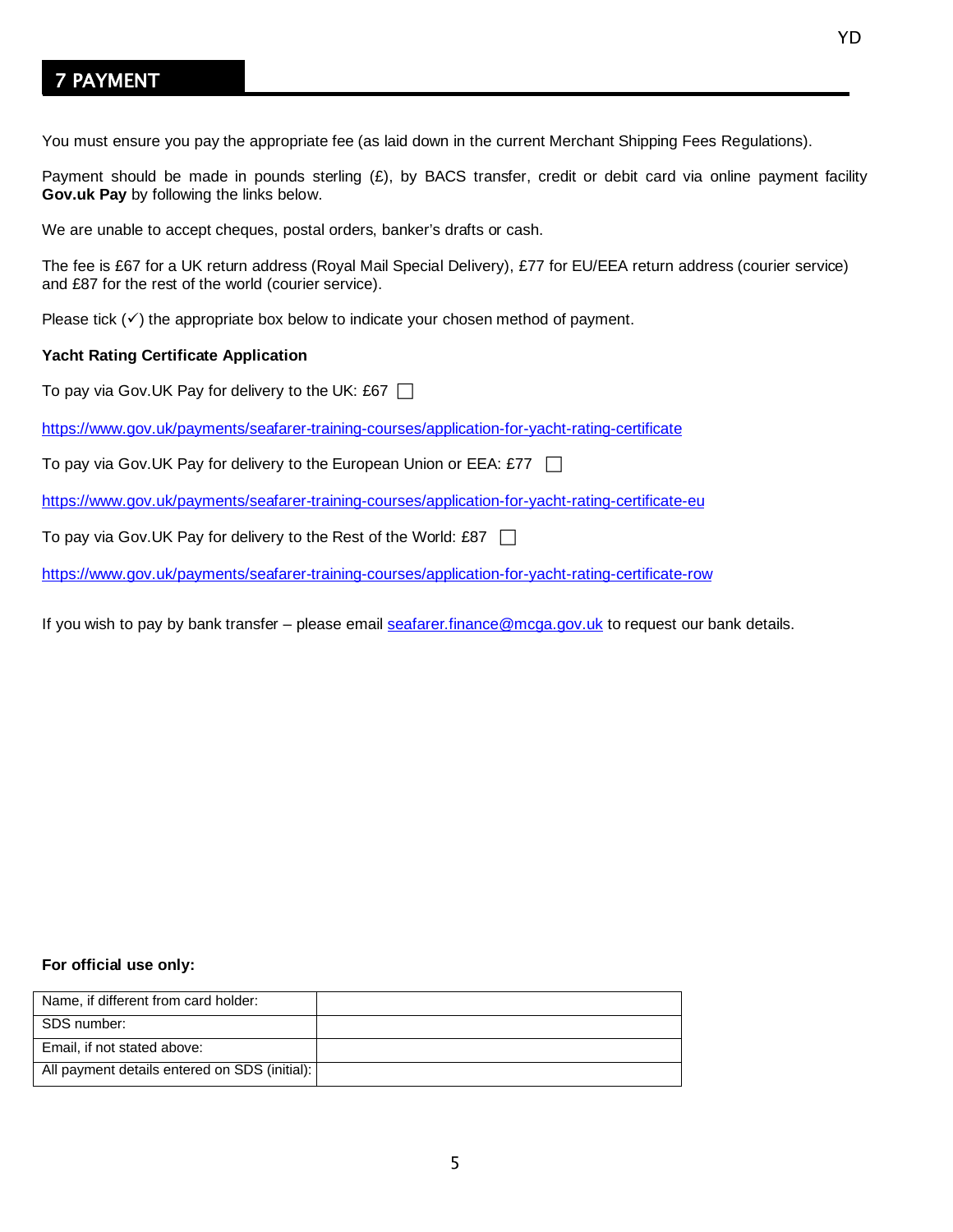### **GUIDANCE NOTES FOR THE COMPLETION OF THIS APPLICATION FORM**

#### **PLEASE ENSURE THAT YOU READ AND UNDERSTAND THESE NOTES BEFORE COMPLETING THE FORM**

**For further information please refer to [MSN 1862.](https://www.gov.uk/government/publications/msn-1862-m-uk-requirements-for-deck-ratings) Please complete this form in BLOCK LETTERS and in black ink.** 

#### **ENSURE YOU COMPLETE THIS FORM IN FULL - FAILURE TO DO SO MAY MEAN THAT WE WILL HAVE TO RETURN YOUR APPLICATION TO YOU, AND WILL RESULT IN A DELAY TO YOUR APPLICATION BEING PROCESSED.**

Enclose all documents necessary to establish your eligibility for a Yacht Rating Certificate. Information on Yacht Rating Certificates is in [MSN 1862.](https://www.gov.uk/government/publications/msn-1862-m-uk-requirements-for-deck-ratings) This can be found on our website – go to [www.gov.uk/mca](http://www.gov.uk/mca) and search by the M-notice number, e.g. "MSN 1862".

## PERSONAL DEATAILS

Enter your personal details in the boxes provided. Your name should be given IN FULL, and should be given in the same format as appears in your passport or birth certificate.

Your date of birth should be given in the format DD/MM/YYYY, e.g. 25 September 1984 would be written 25/09/1984.

You should give your permanent home address, where you are normally resident.

You may also provide an alternative address for return of documents or correspondence relating to this application.

# 2 PRIVACY STATEMENT

Personal information which you supply to us will be used to process your application to meet the applicable Standards of Training Certification and Watchkeeping (STCW) requirements. To check and report on how effective the MCA and the services it commissions have been. To make sure that the MCA gives value for money. We may use your information to investigate complaints, legal claims or important incidents. We may use your information for crime prevention and prosecution of offenders.

The information you provide is primarily used for issuing your UK Certificate of Competency (CoC)/Certificate of Equivalent Competency (CEC) but may also be used for other related purposes, and shared with other statutory bodies/organisations to enable them to fulfil their statutory obligations.

We will not disclose any financial details you provide to us. Once your payment has been processed all financial details are securely destroyed.

For more information on how we use your information, and your rights to access information we hold on you, please see our full privacy policy available on our website:

<https://www.gov.uk/government/organisations/maritime-and-coastguard-agency>

# 3 CERTIFICATE APPLIED FOR

This form is for a yacht rating certificate for service on yachts or sail training vessels of less than 3000gt

# 4 SEA SERVICE

For **all** applications the sea service declaration (page 2) must be filled out in full.

On board yacht service is reckoned from the date of engagement to the date of discharge.

Actual sea service is time spent at sea which may include time at anchor or river and canal transits associated with a passage.

For all sea service that is declared, you must submit two forms of evidence. One form of evidence can be Discharge Book entries or Certificates of Discharge, and the other form of evidence can be sea service Testimonials; testimonials must be countersigned by the Master or an authorised representative of the owner/operator of the vessel. Testimonials need to state the sign on and sign off dates and actual sea service days.

## 5 CHECKLISTS

ī

**4A - ALL APPLICATIONS -** ALL the documents in this section **MUST** be provided before a Yacht Rating Certificate will be issued. Please ensure you tick  $(\check{v})$  each box to indicate that you have enclosed the documents. Any candidate failing to submit all the required documents may have their application returned without being processed.